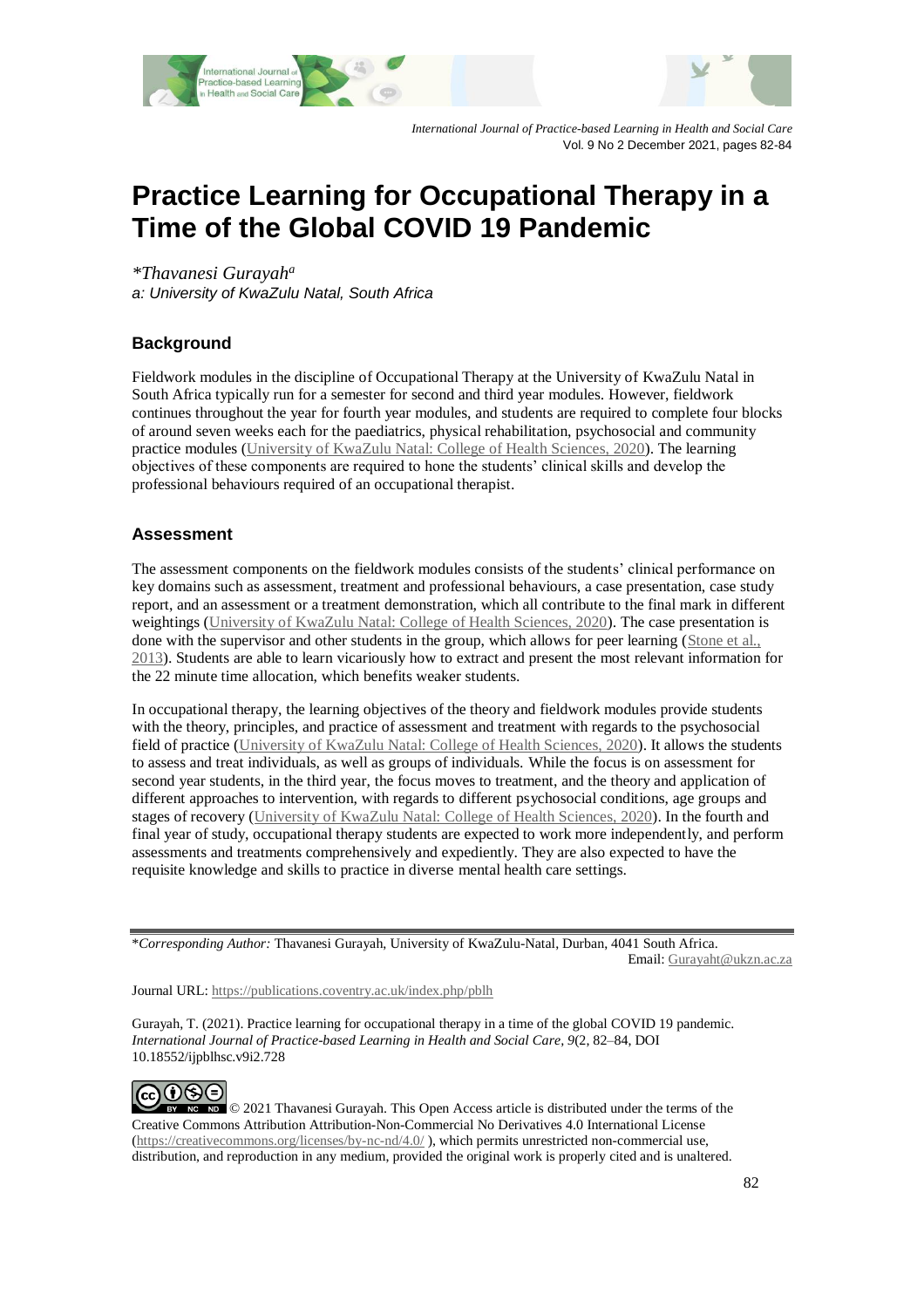During the pandemic, the case presentation and demonstration were undertaken using the online Zoom® platform, with the academic supervisor and peers. This required students to be *au fait* with Zoom technology, specifically how to send a Zoom invite, share a screen, and write a comment or question in the chat box [\(Concordia University: Centre for Teaching and Learning, 2020\)](#page-2-2). Zoom etiquette also required all participants to mute their microphones, unless they were speaking, and switch off their videos, which consumed a large amount of data if used continuously. The university provided all students and staff with data during the pandemic to ensure teaching and learning was not compromised. Moreover, disadvantaged students were provided with laptops if they did not have access to an electronic device for online learning. There were instances however, which necessitated cameras to remain on, such as during a group session, individual treatment, or exam video. This allowed for some human connection in a socially distanced therapeutic space, and allowed observers to analyse the non-verbal behaviours of clients and students. However, having videos on could have inhibited student participants from sharing their personal information and feelings, especially the occupational therapy students, as I was an observer for the groups run by the fourth year students that I had supervised. Other aspects of online assessment required extensive support and training for staff and students who had to adapt to the virtual Moodle platform. Assistance entailed uploading learning content, setting up and marking online tests, and fielding queries from students.

# **Impact of the pandemic**

The practice and form of service learning in occupational therapy was forced to drastically change during the global pandemic of 2020. Normally these are done at fieldwork sites, but when the coronavirus entered South Africa, it abruptly terminated that option. Fieldwork sites withdrew their permission for students to complete the fieldwork at their institutions, due to the need to protect their clients and residents, and contain new infections.

For second year students, some of the strategies used to teach and simulate clinical components included using case studies to provide students with information, which they had to use to compile a case presentation and case reports. Students were required to review two case studies, which gave them practice in the critical fieldwork components of compiling a case presentation and case report. Moreover, the first case study was used for formative assessment, and the second case was used for summative assessment. The case studies were extracted from student reports that had received high marks from the previous year. Once the assessments of the case presentation and case reports were done, a Zoom tutorial was scheduled to give the students detailed group feedback, in addition to the intensive individual feedback provided on the students' case reports and presentations. The full versions of the case report and case presentation were released to the students for their continued learning once the assessments were completed.

For third year students, the strategies used to accrue clinical hours were to divide the students into four groups. Two of the groups were sent to fieldwork sites, one group was designated the virtual or telehealth group, and the fourth group remained on campus to practice group work components. This was a fully supervised block, so all students were allocated a supervisor, and the numbers of the students per group were small, with approximately seven to eight students per group. The Telehealth Group had to run groups with second year occupational therapy students to offer psychosocial and academic support for online learning. SIMUCASE and Ice videos, which are online learning tools, were also used to access case studies for learning purposes for this group.

Fourth year students on the psychosocial module accrued their clinical hours from Telehealth sessions, and webinars on topics such as Autism, Bereavement and Grief Counselling. These webinars were done to support non-governmental organizations such as Autism in Action, and the South African Depression and Anxiety Support Group. Students were fully supervised and involved in all aspects of these webinars from developing the content, sending out the invites and hosting the webinars.

### **Reflections**

The optimum and preferred mode of fieldwork practice for health science students remains the real world situation of hospitals, rehabilitation centres, clinics, community settings and residential living facilities.